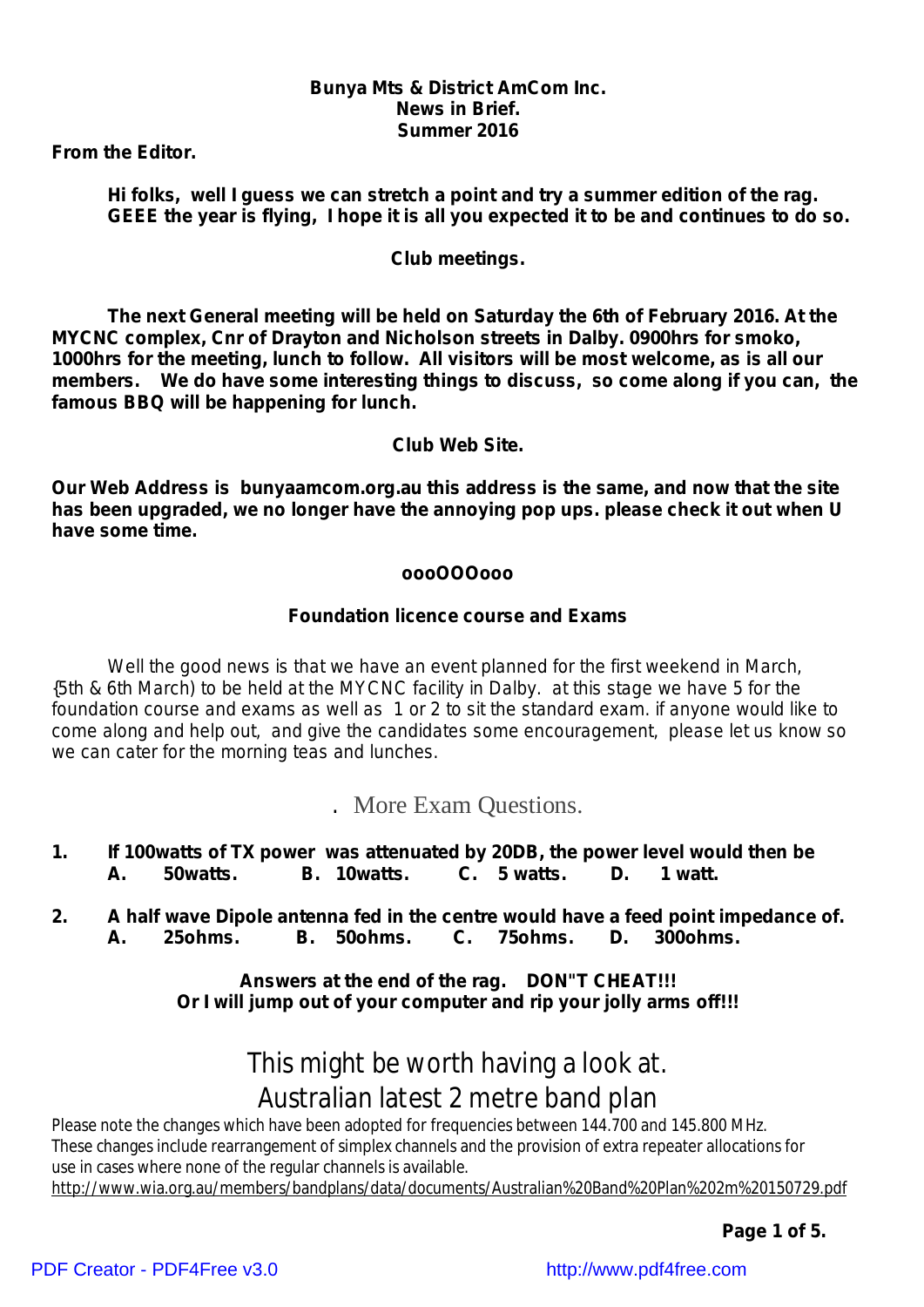

**Noel's Nutty Campers VK4NI** Ph. 0413 958 216

**Email:vk4nlnoel@gmail.com <http://vk4nl3.wix.com/noelsnuttycampers>**



Young Noely

# CALENDAR FOR NOEL'S NUTTY CAMPERS EVENTS - 2016

## **April 2016 - 21,22,23,24**

Bjelke Petersen Dam – Dog friendly -YES Please note, this camp is replacing the usual annual camp held at Somerset dam.

## **July2016 - 21,22,23,24** Yarraman Caravan Park– Dog friendly - YES

## **OCTOBER -13,14,15,16**

Toowoomba Show Grounds – Dog friendly - YES

**Can you please mark off these dates in your dairies; further information will be sent as each event gets closer. Regards NN (Nutty Noel**

## *oooOOOooo*

*Repeater update.*

*OK as most of you will know, we have been having problems mainly with our 2mt repeater on Mt Kiangarow for some time now, we have spent considerable time and money trying to sort the problem to no avail. we have worked out that one of the solar charge regulators operated by one of the other services on site, is generating noise, that is mixing with our transmitter, causing our receiver to be desensed by around 20db, making the repeater nearly unusable. this problem is happening during the daylight hours, when the regulator is switching, (batteries at full charge) during the night time hours, the repeater is working normally and very well. please bear with us on this, at present we are seeking assistance suggestions and advice from the owners of the other service, as to what we can do to sort the problem.*

*Also the local Dalby repeater is on air, but we are looking at what options we may have re improving the antenna system, this repeater is now operating on 147 250megs with a plus offset. normal operation for a repeater above 147megs.*

**Some good advice.**

**Don't hold postmortems. Don't spend your time brooding over mistakes or sorrows. Don't be one who never gets over things**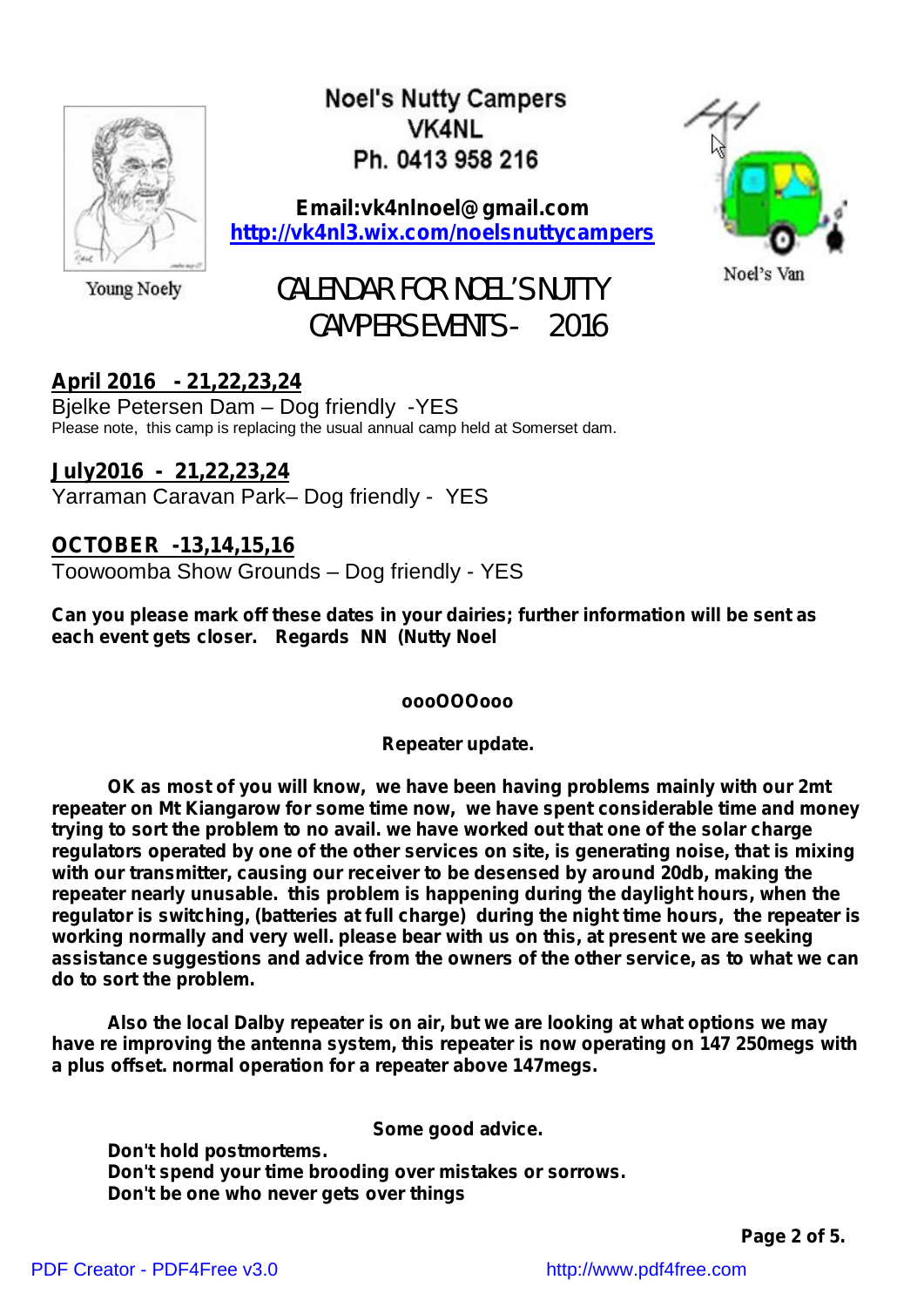## **Fundraising.**

**Well the club's fundraising efforts have been happening and will continue to happen as we aim to cover the costs to equipment upgrades particularly to the gear on our repeater site on the Bunyas. We run a sausage sizzle on Saturday mornings outside Dalby Home Hardware in Dalby, when members are available to attend, We have been doing this for about two and a half years now, and have raised between 5 & 6 grand so far. Though this may seem like a hard slog, perseverance is the key, and it would not have been possible without the dedication of those who have been involved, and not to forget those who have willingly made some very generous donations that has helped the cause along. many thanks, and a good job done by all. Weather permitting, the next sizzle will be on this coming Saturday the 31st January from 7.30 till 12.30. If you are around, call in and say hi.**

#### **Club Netts.**

**Bunya Mts & District AmCom Inc.**

*Each Sunday evening at 1930hrs we run an 80mt nett on 3.650 MHz.* If you have some time to spare on a Sunday evening, please call in and say hi, and join in the different topics of discussion that arise from time to time. It is great to have our regulars on this *nett, but there are quite a few missing, So, the question. Where are you all.???*

*Also we have restarted a 2mt nett on Wednesday evenings at 1930 hrs on the Bunya Mts 2mt repeater. 146.675 megs please call in if you can, and join the conversation.*

#### *oooOOOooo*

The Efficiencies, or rather the inefficiencies of Lead acid batteries and solar panels.

Ok, hi folks, it is time we started to look at the most over rated device of all, The solar panel. We will firstly look at how these devices are rated for sale. as you will all know, solar panels are **specked at a certain wattage, 20w 50w 100w etc, so, how do they arrive at this rating.**

**Now those of you, or maybe some of you who hold an amateur licence will know the formulary** for wattage, I know of three, but we will use the basic one here,  $W = EI$ . Watts = Volts X Current.

**So we will use a typical 12 volt (one designed to charge a 12 volt battery) 100watt panel.** Now, as you should know, the output voltage for a 12 volt charger is much more than 12 volts, the ones I have struck have, (what we refer to as open circuit voltage,) an OCV of from 19 to 24 volts. The other reading we need is the SCC short circuit current. So, to work out the wattage of a solar panel, do we simply multiply the OCV by the SCC. I am sure that some makers of panels do this, but **it is far from Accurate.**

Lets take a look at it. say we have a panel with an OCV of 20 volts, and an SCC of 5 amps. what is the result,  $W = EI = 100watts$ . Ok, now the first thing you are going to do is hook it up to a battery, now we all know that a Battery is a resistive load, so it is going to restrict the current flow. my tests have shown that the drop in current is around the 10%, so straight away we have a drop of about 500 miliamps. total current is now 4.5 amps. so  $W = EI = all$  of a sudden we are down to 90 watts. **Now some more accurately rated panels use an OCV of 18volts, now we have 81watts. now the maximum voltage you can or should charge a battery up to obtain full charge is 14.2volts, some say 14.5volts, depending how much total current you are putting into the battery verses the size of the battery s but we will use 14.5volts. now what is our wattage. 65.25 watts.** so I would rate our sample 100 watt panel at 65.25 watts, at best, it is no more than 81 watts. **A Ridgie Didge 100watt solar panel should have a load current of Around the 7 amps. We must remember that we are discussing inefficiencies in these devises, so the critics will argue that this is where the inefficiencies with solar panels comes to the fore. we will delve more into solar power in the next issue Neil Holmes VK4NF.**

**Page 3 of 5.**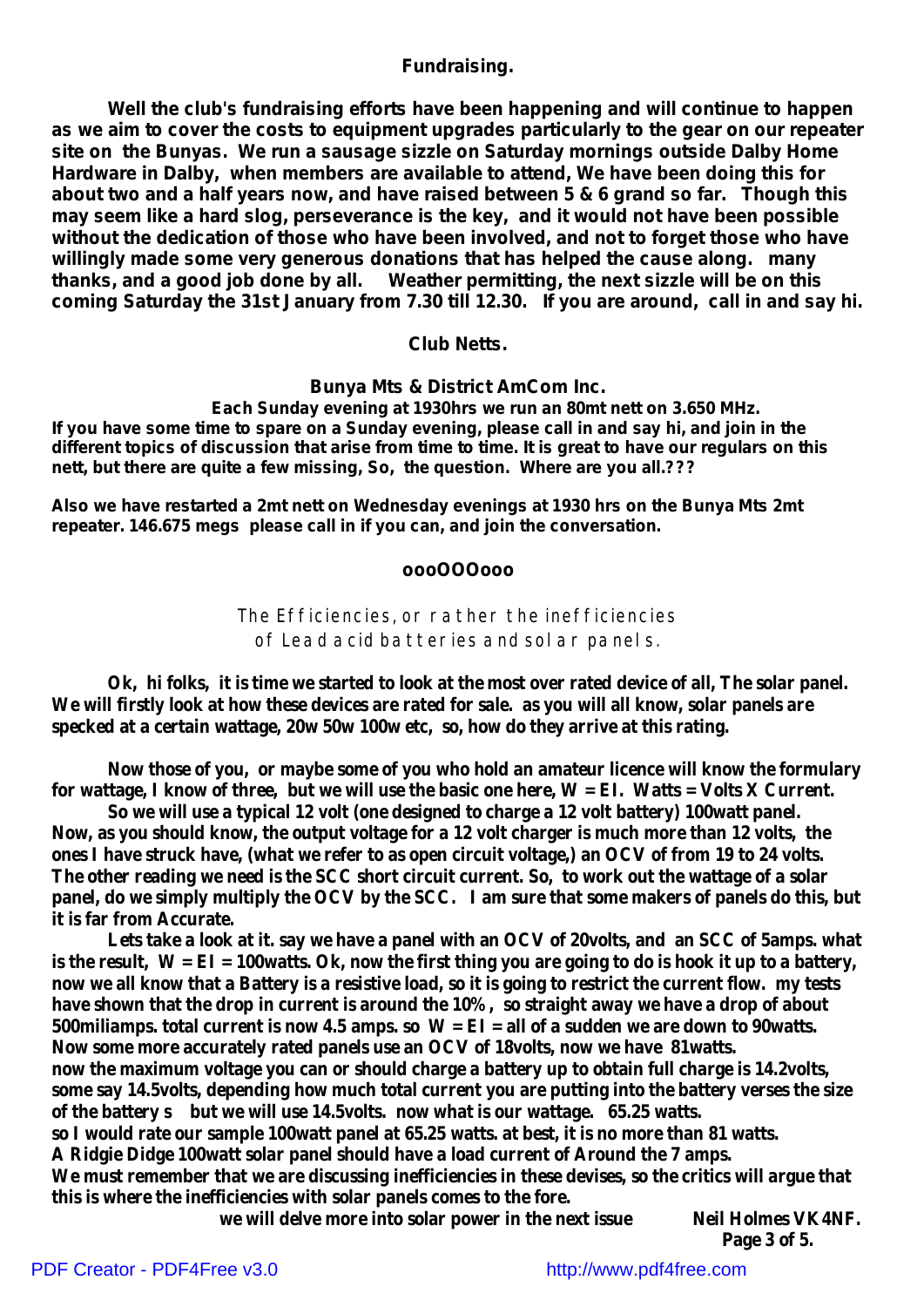#### **oooOOOooo**

#### *Darling Downs Radio Club netts.*

**The club conducts two nets on a committed and regular basis.**

**1. A 2m net is conducted each Sunday morning at 10am after the news broadcast**

. At 9:00am the WIA News re-broadcast following which a call-back which the node automatically records and sends to the WIA. Then, at 10:00am, Please note: The IRLP and Echolink facilities will be shut down from 9:00am to the end of the WIA news and call-back, after which the IRLP and Echolink will be enabled. However, if you wish to join the 10:00am net, you can call in on IRLP or EchoLink approximately 8 minutes before **10:00am, and join us on the net.**

2. Each Saturday evening there is an 80m net on 3.587 MHz (+ or - QRM) commencing at 7:30pm and is **hosted by Theo Moller (VK4ESK). This net is also well attended by both local and interstate amateurs. The Club has two repeaters, VHF and UHF, co-sited, and both employing the call sign vk4rdd. The 2m repeater transmits on 146.750 MHz with standard 600 kHz offset.**

IRLP is available on the 2m repeater. Node number is 6958. Connect: Use DTMF for the node number you **require. Disconnect: Use DTMF "73" EchoLink is also available on the 2m repeater. Node number is 69580 Connect: Use DTMF "star" and then the node number required. Disconnect: Use DTMF "73" only. [NB: No "star" required**

**To contact the DDRC.**

**The secretary,**

**PO Box 3257 Village Fair Toowoomba 4350 Web page: [http://www.ddrci.webs.com](http://www.ddrci.webs.comhas) has all the details. The club meets the second and fourth Mondays of each month The Club meets at the Drayton Bowling Club, 44 Gipps street, Drayton. All meetings start at 7:00pm sharp. The second Monday is always a Management committee meeting, and is held each month. The fourth Monday is usually a social and technical evening, with 2 exceptions: 1. In July this Monday is the Annual General Meeting of the club**

**2. In December there is no meeting on the fourth Monday.**

A good way to support any of your radio clubs and its assets activities and projects is to become a financial member. To find out how to do this, and obtain an application form. Please make contact with your club via *any of the avenues below.*

Some folks do not wish to be members of a club, and that is quite understandable. Given this, the best way *to support you club is to make a financial donation. many thanks..*

## **Bunya Mts & District AmCom Inc.**

**Meets on the first Saturday in February, May, August & November. @ the MYCNC complex in Dalby, or at other venues decided @ previous meetings.**

| <b>Postal Address</b>                                                            | <b>President:-------------</b>                                                  |  | Reg Kerslake VK4AQU Ph 07 4662 4950                        |  |
|----------------------------------------------------------------------------------|---------------------------------------------------------------------------------|--|------------------------------------------------------------|--|
| 15 Bunya Street                                                                  | Vice President:------ Peter Griffiths VK4POP Ph 07 4662 1509                    |  |                                                            |  |
| <b>Dalby 4405</b>                                                                | Secretary: -------------- Neil Holmes VK4NF Ph 07 4662 4950)                    |  |                                                            |  |
| Email.                                                                           | Treasurer: -------------- Neil Holmes VK4NF Ph 07 4662 4950 ) Mob 0488 687 649. |  |                                                            |  |
| vk4bad@wia.org.au Repeaters; - VHF 146.675. UHF 438.7 Co sited on the Bunya Mts. |                                                                                 |  |                                                            |  |
| Website. bunyaamcom.org.au                                                       |                                                                                 |  | VHF repeater located in Dalby 147/250mhz. positive offset. |  |

**Business conventions are important . . . because they demonstrate how many people a company can operate without.**

**Page 4 of 5.**

**oooOOOooo**